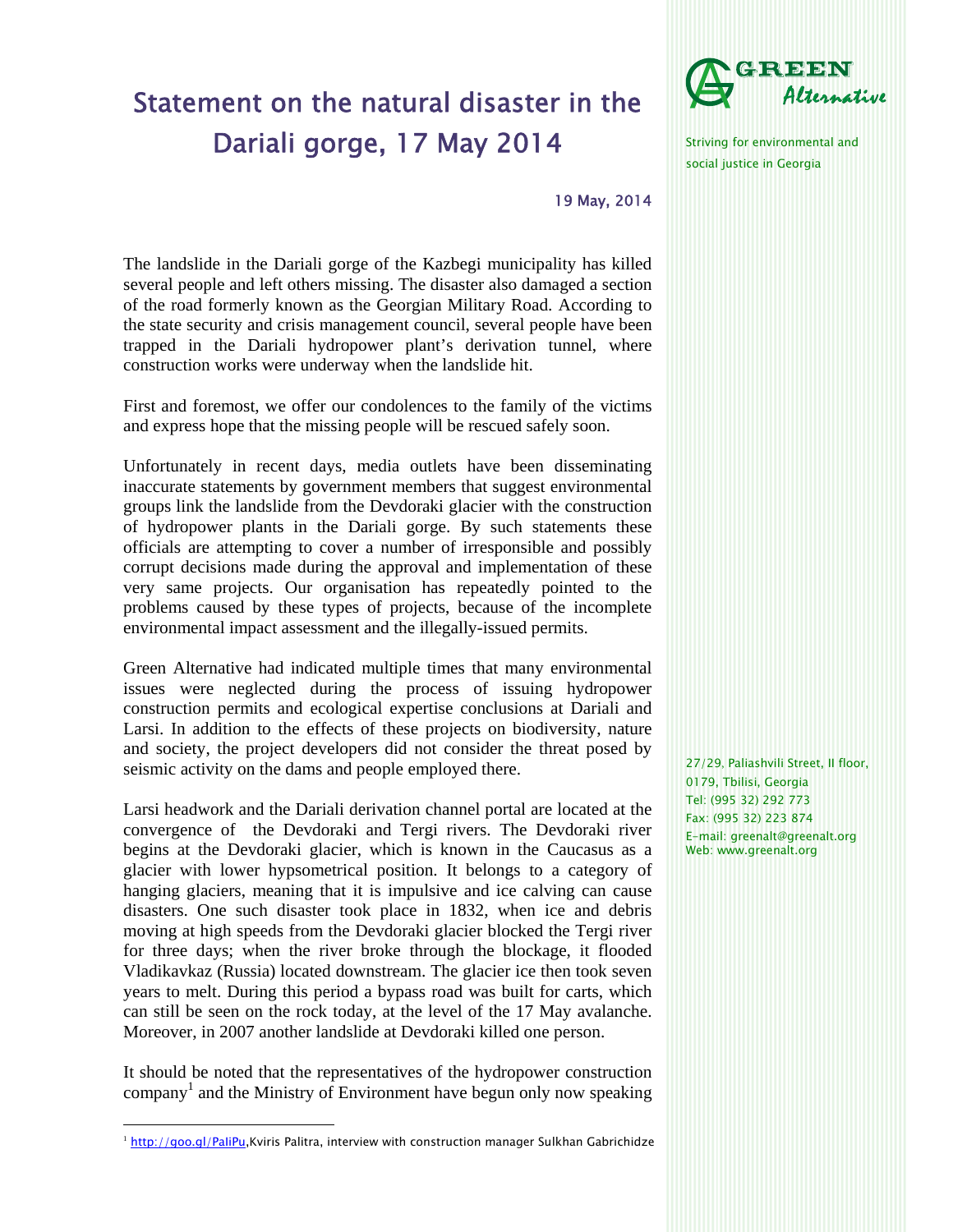about the danger related to the Devdoraki gorge; these issues were not discussed as part of the permitting or court cases, or when Green Alternative demanded the cancellation of this permit.

Lasha Iordanishvili, the head of the hydropower construction company, said that they (The company) had assessed all the risks when  $\text{designing}^2$  the project. However the environmental impact assessment report, prepared by the consultant companies "Gama" and "Stucky Caucasus" was approved and the project launched without properly studying the hydrological regime of the Tergi river and its tributaries. The EIA for the Dariali project mentions only in passing that the "Tergi River has three main tributaries (Chkheri, Devdoraki and Khdistskali rivers) in the designed HPP construction area; these are glacial rivers, with large fall of stream, significant sedimentation drift (mainly rocks) and mudflow currents during heavy rain and snowmelt periods." Mudflow processes are expected to become active in the gorges of Devdoraki-Amali, Kistinka, Kuro, Kabarjina, Bidara and Truso. Hydrological peculiarities in the section selected for hydropower construction increase the risks of dangerous geodynamic processes and natural disasters, such as rockslides, avalanches, erosions, snowslides, mudslides, freshets, the washing away riverbanks, damage to roads and bridges and so on. Data about the average annual flow of the Tergi river were based on the results of observations conducted between 1928-1940 and 1953-1986, as no data for the past 25 years are available. Moreover, the calculations for the suspended solid flow of the Tergi river (solid and bottom sediments) were based on the 1928-1940 data, and no data about the Tegri's, nor the average annual flows and the suspended solid flows, have been studied. The issue of changing water and solid flows caused by the accelerated melting of glaciers was not taken into consideration while developing the project<sup>3</sup>. The EIA report did not cast any doubts about site selection either, noting also that "dangerous geo-hazardous processes development risk is minimal during HPP operation phase."

Supporters of the projects planned in the Dariali Gorge, including experts from the Ministry of Environment, did not share our concerns. For example, Omar Kutsnashvili wrote that "we should only welcome the fact that (Dariali, Larsi and Kazbegi hydropower plants) have been designed according to modern construction technologies and standards. The projects take into consideration local natural and tectogenetic conditions. The environmental impact of constructing and operating these hydropower plants has been assessed adequately and impartially."<sup>4</sup>

In its conclusions on the Dariali project, the 'Division on Responding to Geo-Ecological Complications' of the Department of Geological Hazards stated simply: "There are no remarks." As for the three-sentence conclusion from the Chairman of the Expert Commission, Teimuraz Tbelishvili, the statement focuses only on inaccuracies in the names of the rivers. He also rightly points out that that the potential for mudslides at Khdistskali and Kurostskali have not been properly reflected in the EIA document. This alone would, in normal circumstances, be enough for a law-abiding country not to issue a positive ecological conclusion on similar projects. Yet the investor was merely instructed to submit a plan on responding to emergency situations, and also made responsible for periodic instructions and training of personnel on safety issues. The investor should have developed plans on readiness for emergency situations, which should have covered the threats related to large-scale emergency situations and the protection of local populations. Moreover, the company should have prepared a plan for evacuation, personnel protection and communication; responding to emergency situations should have been defined in by the relevant instructions. At this stage we have no information about whether these conditions in the permit have been fulfilled.

f

 $2 \text{ http://info9.qe/?l} = G&m=1000&id=10926$ 

<sup>3</sup> http://www.greenalt.org/webmill/data/file/Dariali\_HPP\_Fact\_Sheet\_July\_2012\_ENG.pdf

<sup>4</sup> Quotation from the conclusion on Kazbegi HPP EIA report.